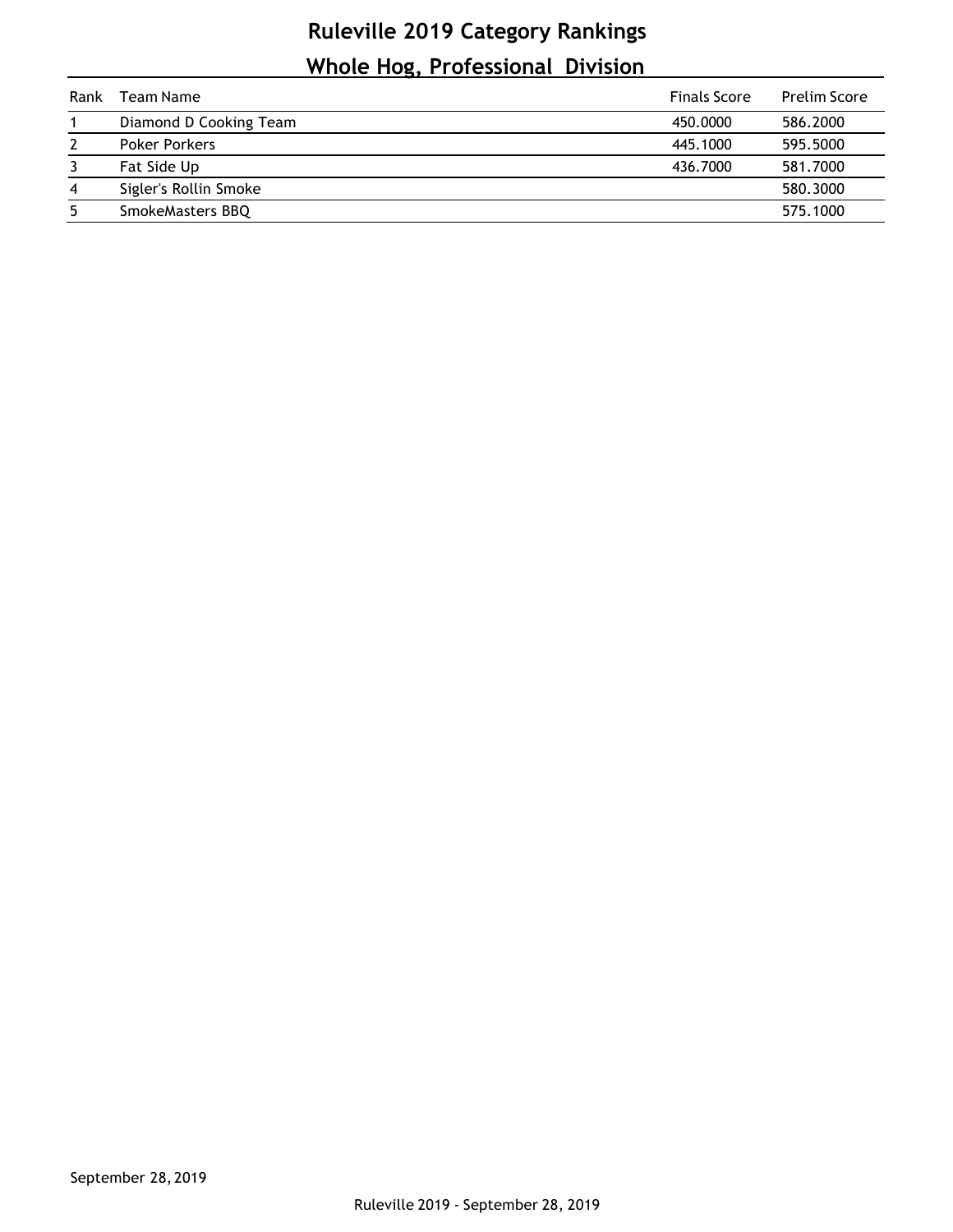## **Ruleville 2019 Category Rankings Pulled Pork, Professional Division**

| Rank           | Team Name                | <b>Finals Score</b> | <b>Prelim Score</b> |
|----------------|--------------------------|---------------------|---------------------|
| 1              | <b>Moonlight Smokers</b> | 446.1000            | 595.4000            |
| $\mathbf{2}$   | No Count Q               | 444.8000            | 600.0000            |
| 3              | <b>Poker Porkers</b>     | 444.3000            | 599.4000            |
| 4              | Diamond D Cooking Team   |                     | 594.8000            |
| 5 <sub>5</sub> | Sigler's Rollin Smoke    |                     | 587.2000            |
| 6              | Heath Riles BBQ          |                     | 582.4000            |
| 7              | Fat Side Up              |                     | 582.3000            |
| 8              | Indirect Fire Barbeque   |                     | 579.0000            |
| 9              | <b>UPigs BBQ</b>         |                     | 579.0000            |
| 10             | <b>Chief Smokers</b>     |                     | 578.7000            |
| 11             | SmokeMasters BBQ         |                     | 574.7000            |
| 12             | Maverick's BBQ           |                     | 574.1000            |
| 13             | Shotgun House Smokers    |                     | 573.5000            |
| 14             | Big Boyz Cookin' Crew    |                     | 570.8000            |
| 15             | Budro's BBQ              |                     | 566.3000            |